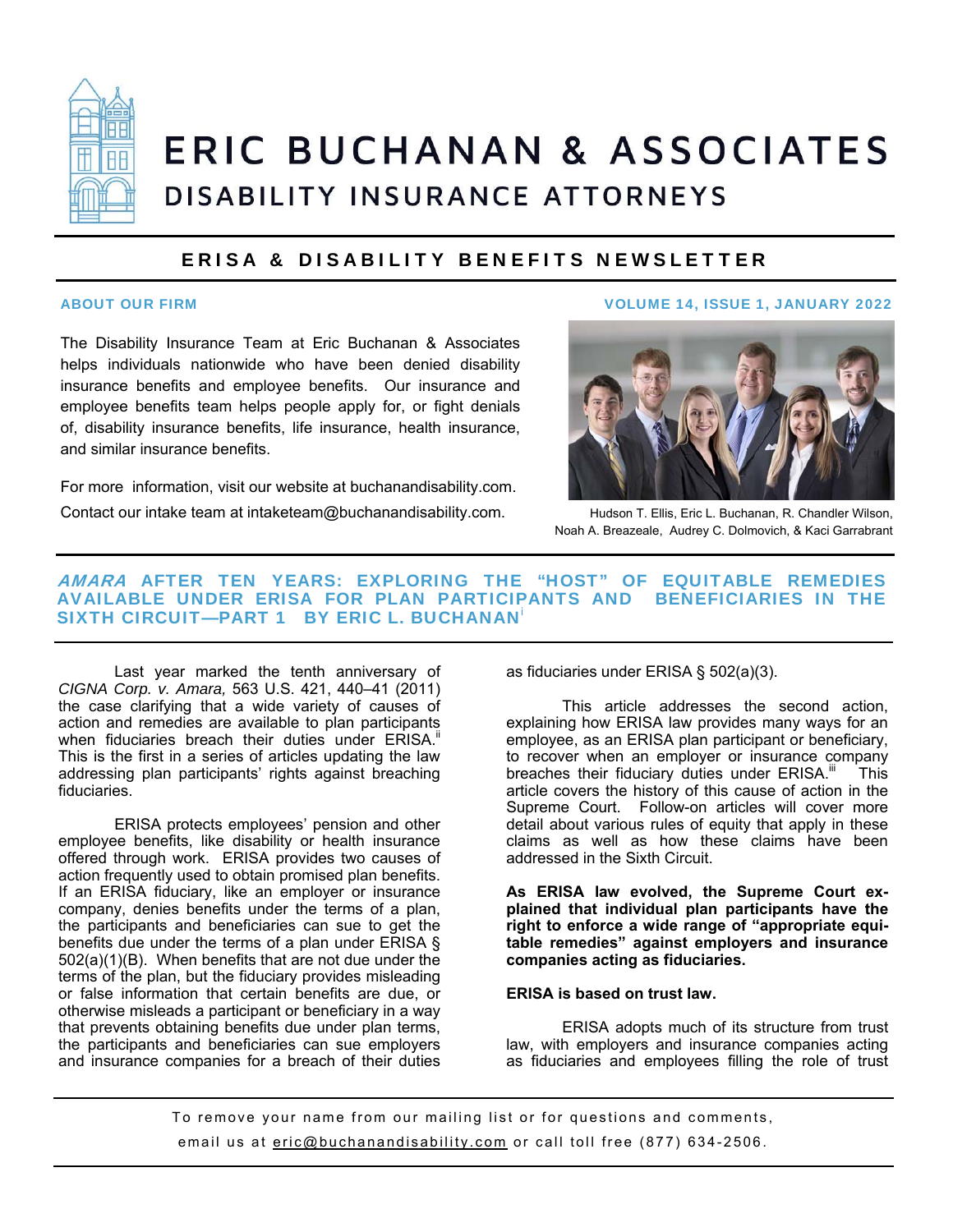beneficiaries. When an employer offers pension benefits or other benefits such as life, health, and disability benefits ("ERISA welfare benefits"), the employer offering those benefits becomes a "plan sponsor," and in most cases is also the "plan administrator" of those plans. ERISA treats a benefit plan essentially as a trust, and the "plan administrator" is basically a trustee of the benefit plan, with fiduciary duties toward the employees who are beneficiaries under the plan. When an employer offers a benefit, like group insurance, an insurance company has similar fiduciary duties as an ERISA administrator; likewise, when an employer uses a third party to oversee the benefits offered, that third-party administrator is also a fiduciary.

#### **Plan participants and beneficiaries can sue for a breach of fiduciary duties under ERISA.**

Just as in traditional trust law, in which beneficiaries have claims when trustees and other fiduciaries breach their fiduciary duties, under ERISA employees and their dependents, who are plan participants and beneficiaries, can sue when an ERISA fiduciary breaches its duties. As set out in n. 2, *supra*, ERISA §  $502(a)(3)$  allows a participant or beneficiary to seek "appropriate equitable relief" for violations of ERISA, including violations of ERISA § 409 for fiduciaries violations of "responsibilities, obligations, or duties imposed upon fiduciaries" under ERISA.

#### **The remedy for a breach of fiduciary duties under ERISA is limited to a remedy that would have been "typically available" in equity.**

The Supreme Court first significantly addressed claims for breaches of fiduciary duties by holding that the term "equitable" limited the relief available to those remedies "typically" available in a court of equity at the time of the divided bench *Mertens v. Hewett Associates*, 508 U.S. 248, 257-61 (1993). The Federal Rules of Civil Procedure gave courts jurisdiction over claims both in law and in equity starting in 1938. Prior to "combining the benches" of law and equity, claims could only be brought in one court or the other, but not both. Claims under law, such as breach of contract and enforcing legal title were brought in law courts. Claims dealing with issues such as interpreting trusts and enforcing fiduciary duties, in which trust beneficiaries had equitable rights but not legal rights, were brought in chancery court.

The Court in *Mertens* revived the distinction between these two types of courts and the cases they could hear, finding the word "equitable" in the ERISA statute was a limitation on the word relief so that a

claim under ERISA § 502(a)(3) could only result in relief similar to that an equity court could have provided back in the days when equity and law courts were separated. *Id.*, 508 U.S. at 257-61.

In *Mertens*, the plan participants sued the company that gave their plan fiduciaries bad investment advice, but the company giving advice was not itself a fiduciary. The Court ruled that "equitable relief" excluded compensatory and punitive damages against a non-fiduciary as relief that was not typically available in equity courts. *Id,* 508 U.S. at 257-61.

#### **Plan participants and beneficiaries can sue for a breach of fiduciary duties under ERISA as individuals to recover for their own benefit.**

*Mertens* left open the question of whether a beneficiary could sue for his or her own individual relief, rather than sue on behalf of the plan as a trust. In *Varity Corp. v. Howe*, 516 U.S. 489, 515 (1996), the Supreme Court confirmed that an individual could bring a § 502(a)(3) to seek equitable relief for him or herself, rather than for the plan. *Id.* (holding that claimants could seek individual relief to remedy fiduciary's misrepresentation of benefits). But the Court did not deeply examine what remedy an individual participant or beneficiary could seek.

#### **The remedies for fiduciaries suing beneficiaries are limited under equity and ERISA.**

The Supreme Court next examined the limits on remedies under ERISA § 502(a)(3) in a couple of leading cases that involved claims by fiduciaries *against* plan participants or beneficiaries when sued by an ERISA fiduciary.

In *Great-West Life & Annuity Ins. Co. v. Knudson*, 534 U.S. 204 (2002), the Court held that a claim by an ERISA plan or plan fiduciary under ERISA § 502 (a)(3) to recover a reimbursement claim from a plan participant was not one for which a remedy was provided under ERISA. After settling an automobile injury, Knudson had the money placed into a special needs trust. Later her health insurance company claimed they were entitled to a large portion of her recovery under the terms of her ERISA plan.

Because this was a plan fiduciary suing a plan participant, the fiduciary could only sue under ERISA § 502(a)(3); following *Mertens*, *supra*, the Court found the word "equitable" before the word "relief" to be a limit on the types of relief available to those types of relief available in equity courts during the days of the divided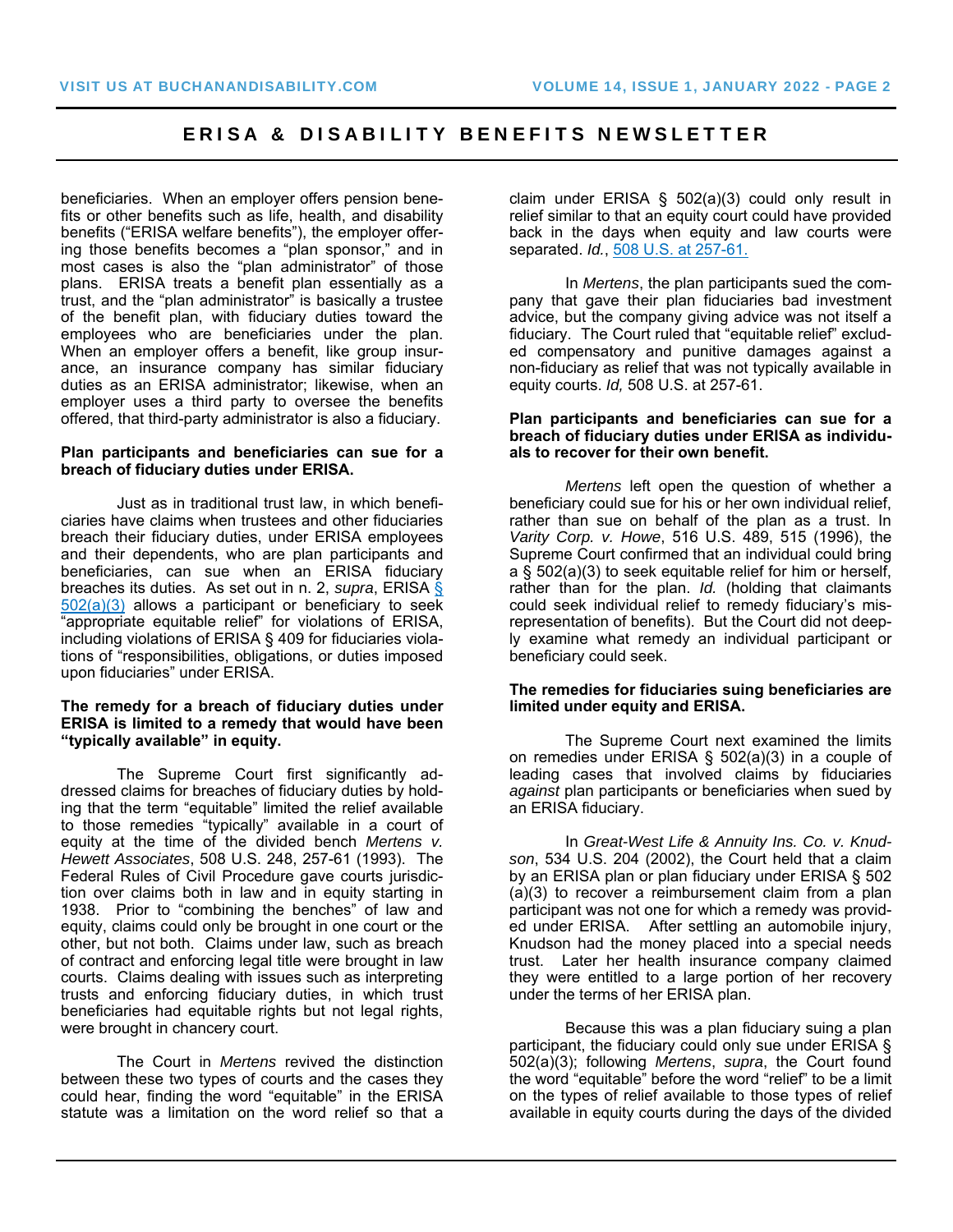bench. The Court held that a cause of action simply to enforce the terms of the plan and to recover money based on enforcing the plan terms was not available under § 502(a)(3), because such a claim was not "equitable" but, rather, was a cause of action "at law" to enforce the terms of a contract. *Knudson*, 534 U.S. at 220-21.

The Court then further explained that, even if a cause of action were available to enforce the terms of the plan, the fiduciary could not recover from Knudson's special needs trust under the choices of remedies typically available in equity. The Court analyzed a few examples of the types of relief or remedies available in equity and effectively held that relief under ERISA § 502(a)(3) was not available to recover "money damages" out of the defendant's general assets because that relief was not available from the shortlist of equitable remedies the Court listed as available for this type of claim. The Court explained that perhaps an equitable or constructive trust could provide a mechanism to obtain an equitable remedy over specificallyidentifiable funds if such could be identified, but that was not available here where the funds were in a separate trust.

Later, the Supreme Court clarified the understanding of what remedies were available under ERISA § 502(a)(3) for an ERISA fiduciary seeking to recover from a plan participant. In *Sereboff v. Mid Atlantic Medical Services, Inc.*, 547 U.S. 356 (2006), the Court first clarified that it was not crucial that a claim brought had to be an equitable "claim" but could be one for breach of contract because ERISA itself created the claim to obtain an equitable remedy *to enforce plan terms*." *Id*. at 363. Otherwise, ERISA § 502(a)(3)(B) (ii) would be meaningless. *Id*. Even though framed as enforcing plan terms, which is similar to breach of contract, the Court also stated that the fiduciary seeking to recover "must still establish the basis for the claim is equitable," and whether it is legal or equitable depends on the basis of the claim and the underlying remedy sought. *Id*.

The Court relied on a 90-year-old case, *Barnes v. Alexander,* 232 U.S. 117 (1914), for the proposition that equity provides for a rule "that a contract to convey a specific object even before it is acquired will make the contractor a trustee as soon as he gets a title to the thing." *Barnes,* 232 U.S. at 121. The Court then explained, the Court's previous analysis in *Knudson,* that equity only provided for certain remedies where the specific assets could be traced to specific funds, did not provide a complete list of all available equitable remedies. The Court explained:

*Knudson* simply described in general terms the conditions under which a fiduciary might recover when it was seeking equitable restitution under a provision like that at issue in this case. There was no need in *Knudson* to catalog all the circumstances in which equitable liens were available in equity; Great-West claimed a right to recover in restitution, and the Court concluded only that equitable restitution was unavailable because the funds sought were not in Knudson's possession.

*Sereboff,* 547 U.S. at 365. Thus, while the Court did not explicitly overrule *Knudson*, *Sereboff* effectively overruled most of *Knudson*, in that a Plan Administrator or ERISA fiduciary can recover money from a beneficiary to enforce the terms of the plan, so long as the ERISA fiduciary can claim that it is recovering specific funds to which an equitable lien immediately attached upon receipt by the participant due to an earlier promise to pay. In other words, so long as the ERISA fiduciary could point to a specific equitable remedy that it could obtain, the Court allowed the recovery.

This line of cases left courts, attorneys, and parties wondering just what causes of actions and remedies remain for plan participants and beneficiaries when they are harmed by ERISA administrators/ fiduciaries who breach their fiduciary duties to the plan participants and beneficiaries. Does ERISA § 502(a) (3) provide only those remedies mentioned by the Supreme Court in *Knudson* or *Sereboff*, as some have thought, or are the remedies broader?

#### **ERISA case law provides for more complete equitable remedies when a beneficiary or participant has a claim against a fiduciary.**

The Supreme Court returned to the question of remedies available to plan participants or beneficiaries to recover from plan fiduciaries under ERISA § 502(a) (3), 29 U.S.C. § 1132(a)(3) in *Cigna Corporation v. Amara*, 563 U.S. 421, (2011). The Court has clarified that the remedies available to plan participants are much broader than those available to fiduciaries suing plan participants. *Id.*, 563 U.S. at 439.

Cigna changed its company pension plan from one that guaranteed certain defined benefits to one that would be based on individual accounts for each employee. *Id.,* 563 U.S. at 426. This change required Cigna to place an equivalent cash value on older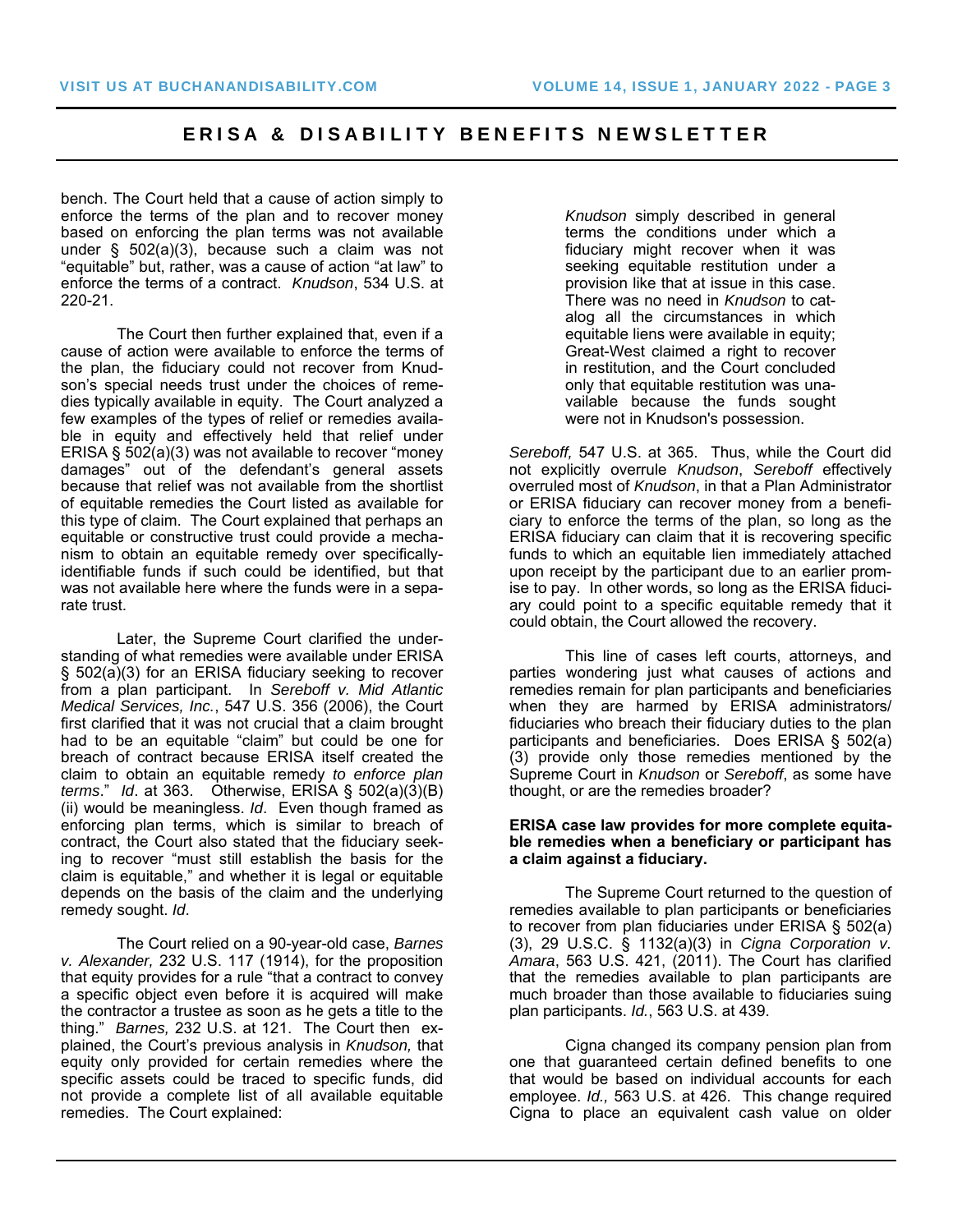employees' accumulated defined benefits that would be the measure of the amount of money to be placed in the new plan accounts. It turned out that Cigna misled its employees about the calculation, including not telling the employees that the initial deposit was not enough to provide the same benefit an employee would have received under the old plan, failed to tell the employees the initial deposit was reduced due to an actuarial calculation that not all employees would live to retirement which reduced their contribution by 10% and failed to disclose other ways the new plan did not provide the same value. *Id.*, 563 U.S. at 429-430. The district court found Cigna's descriptions were "incomplete and inaccurate" and that Cigna "intentionally misled its employees." *Id.*, 563 U.S. at 431. Cigna employees sued for an ERISA breach of fiduciary duties after these misrepresentations were discovered.

The Supreme Court clarified that unlike *Mertens*, [*supra*] which was a case against a nonfiduciary, or *Great-West*, [*supra*], which was a case "brought by a fiduciary against a … beneficiary," Amara concerned "a suit by a beneficiary against a plan fiduciary (whom ERISA typically treats as a trustee) about the terms of a plan (which ERISA typically treats as a trust)." *Id,* 563 U.S. at 439.

The *Amara* Court explained that "chancellors [judges in equity courts] developed a host of other "distinctively equitable" remedies—remedies that were

"fitted to the nature of the primary right" they were intended to protect. …Indeed, a maxim of equity states that '[e]quity suffers not a right to be without a remedy.' " *Id*., 563 U.S. at 440 (citing various sources on the law of equity: 1 S. Symons, Pomeroy's Equity Jurisprudence § 108, pp. 139–140 (5th ed.1941), 1 J. Story, Commentaries on Equity Jurisprudence § 692 (12th ed. 1877), and R. Francis, Maxims of Equity 29 (1st Am. ed. 1823).)

#### **Equity provides various causes of action and remedies for beneficiaries suing trustees and those same remedies are available to ERISA participants suing ERISA fiduciaries.**

The *Amara* Court examined the remedy provided by the district court below, which was to reform the terms of the plan to ensure Cigna employees were provided the benefits they were promised.<sup>iv</sup> The Court held that plan participants could rely on any of several equitable causes of action to achieve the equitable remedy of reformation.

#### **Conclusion:**

 In follow-on newsletters, we will explore further the various causes of action and remedies available in equity that can provide a cause of action under ERISA for plan participants and beneficiaries who are harmed by ERISA fiduciaries breaching their duties.

Eric graduated from the Washington and Lee University School of Law *magna cum laude* in the top 10% of his class. While in law school he was inducted into the Order of the Coif and the Omicron Delta Kappa honorary leadership fraternity. Eric is a graduate of the Virginia Military Institute and served as an officer in the U.S. Navy from 1989 to 1994, where he served as a naval aviator (pilot), plane commander, and mission commander of P-3C Orion aircraft.

"ERISA is the "Employee Retirement Income Security Act of 1974, 29 U.S.C. § 1001 et.seq.

i Eric Buchanan and his firm represent disabled people and other policyholders across the United States in both ERISA and non-ERISA disputes, focusing primarily in the areas of disability, life, and health insurance. Eric served as President of the Tennessee Trial Lawyers Association (TTLA, also known as the Tennessee Association for Justice, or TAJ) from 2015 to 2016 and is a lifetime member of that organization.

Eric Buchanan regularly chairs conferences and speaks to both national and local audiences on disability insurance, ERISA, insurance law, and social security disability. Eric has represented hundreds of people in social security and ERISA disputes in federal court. Eric is the past-chair (2007-2008) of the AAJ Social Security Disability Section, past chair (2006-2007) of the AAJ ERISA Health Care Finance and Disability Litigation Group, past President of the Chattanooga Trial Lawyers, and past-chair (2005-2006) of the Tennessee Bar Association Disability Law Section.

 $\text{I}^{\text{II}}$  ERISA describes what actions may be brought by whom in § 502 (29 U.S.C. § 1132):

 <sup>(</sup>a) Persons empowered to bring a civil action

A civil action may be brought—

<sup>(1)</sup> by a participant or beneficiary—